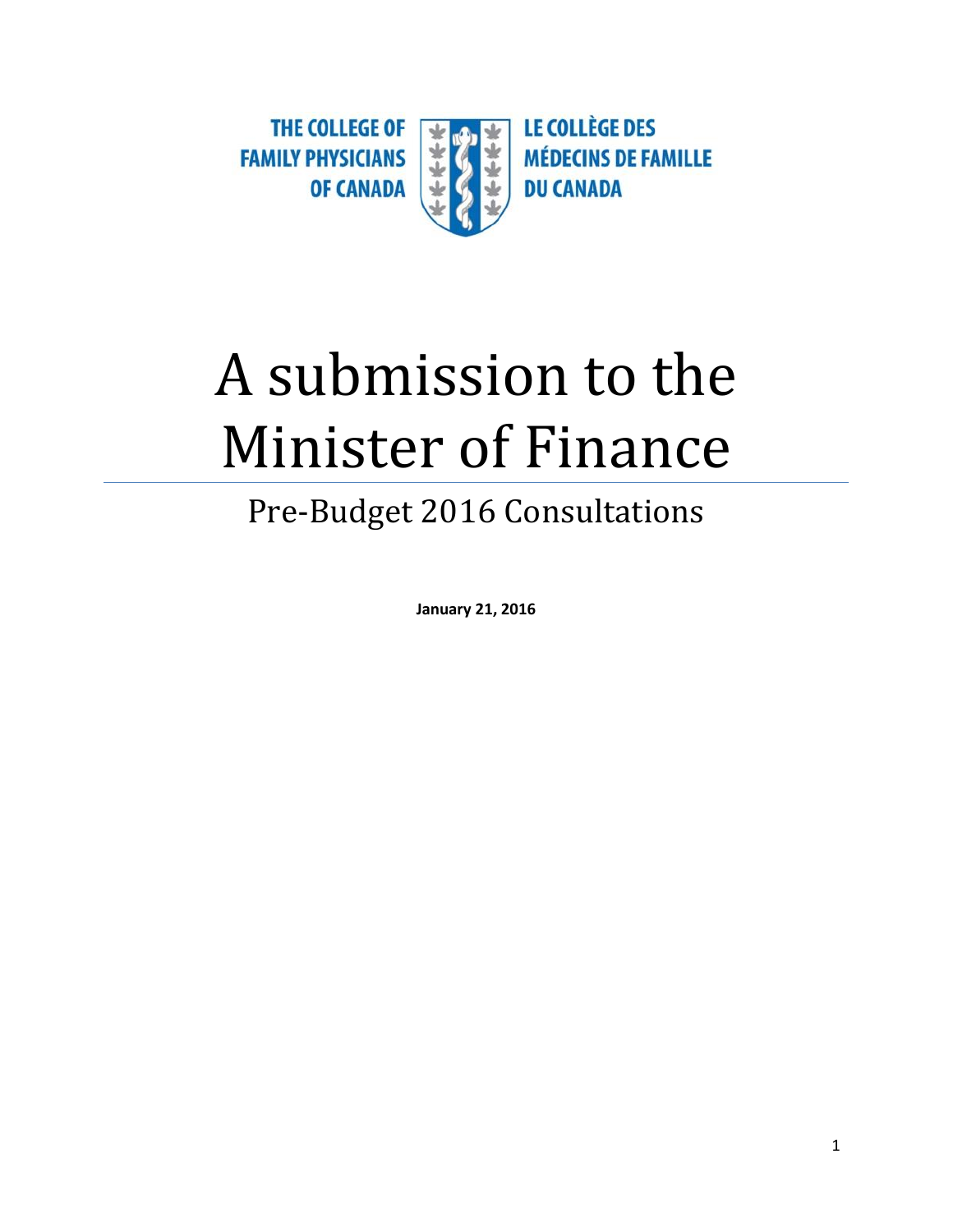### **The College of Family Physicians of Canada (CFPC) 2016 Pre-Budget Submission to the Standing Committee on Finance, January 2016**

The College of Family Physicians of Canada (CFPC) represents over 35,000 members. The College is the voice of family medicine in Canada and advocates on behalf of its members to ensure high quality in the delivery of care. Education is a key element of our mandate, and the CFPC establishes standards for the training, certification and ongoing education of family physicians; it is responsible for accrediting postgraduate family medicine training in Canada's 17 medical schools.

On behalf of our family physician members the CFPC offers this brief to aid the deliberations leading to Budget 2016. Our recommendations focus on **home care, child and youth health**, and **the Patient's Medical Home**. Federal leadership and investment in these recommendations is crucial in achieving an increasingly robust health care system that meets the health needs of Canadians, especially more vulnerable populations.

#### *Home Care*

Many people living in Canada with ongoing health issues or complications receive institutionalized care, thereby separating them from their homes and communities. While care in an institutional setting can be entirely appropriate, the CFPC advocates for a broader array of options including home care.

- Establish a National Home Care Strategy
- Reinstate dedicated funding for home care
- Ensure adequate income support for seniors

#### *Child and Youth Health*

Investments in child and youth health have been shown to produce positive long-term outcomes throughout people's lives.

- Establish a National Child Strategy
- Eliminate child poverty by 2020
- Renew the 2006 agreement on child care
- Invest in making mental health care accessible to all children and youth in Canada
- Ban the advertising of unhealthy foods to children

#### *Patient's Medical Home*

The [Patient's Medical Home](http://patientsmedicalhome.ca/) (PMH) is the CFPC's solution to improving care for all in Canada. The vision is that every person in Canada will have access to a family practice/primary care setting that serves as their medical home. The PMH puts the focus on patients – enhanced participation in and access to care, better prevention and wellness, better health outcomes, in a caring and compassionate environment.

The Federal government must strengthen and support primary care in Canada through: 1) sufficient physician and health care provider resources, and 2) support the infrastructure and governance to promote the Patient Medical Home model nationally.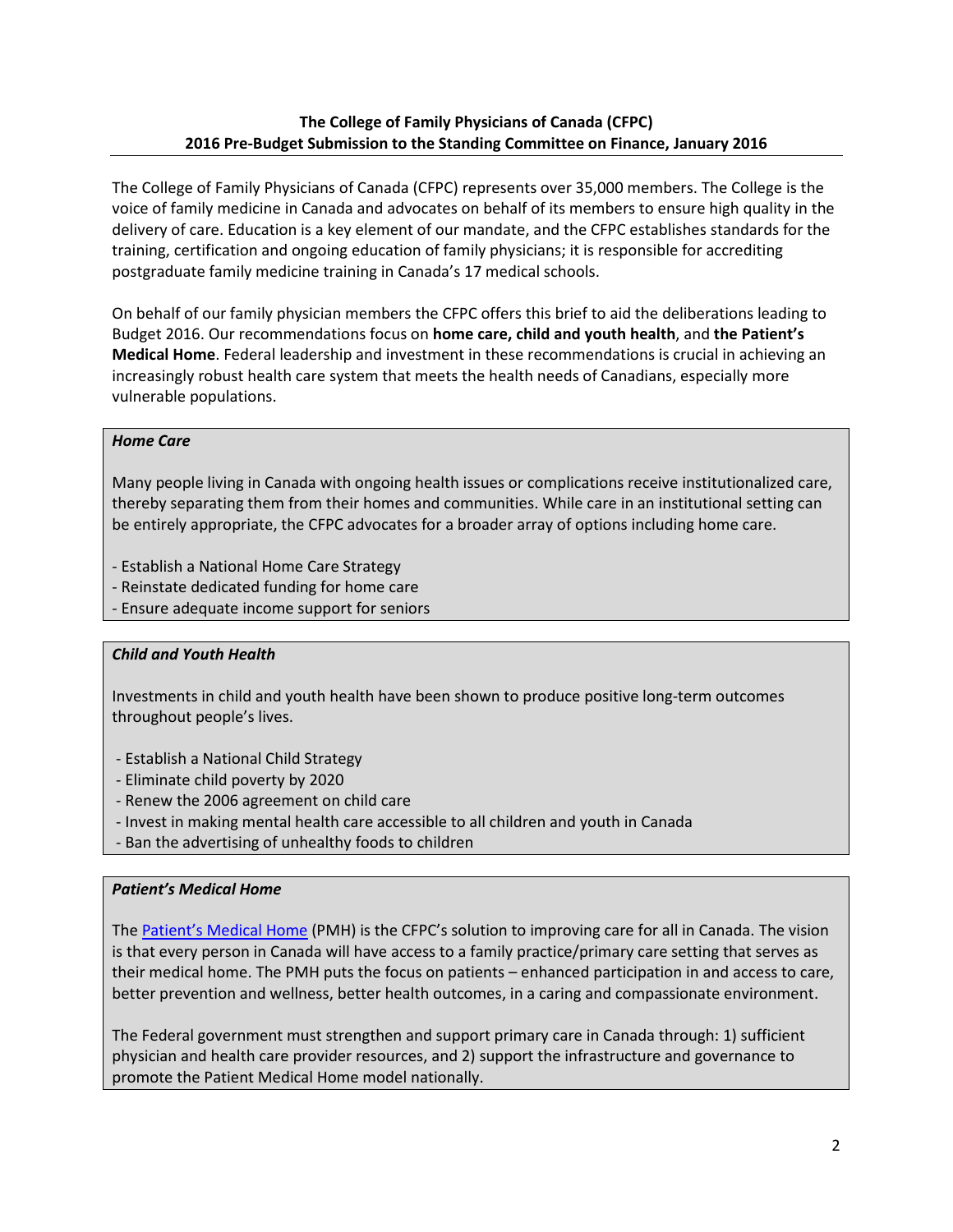#### **INTRODUCTION**

Through targeted investments in programs that focus on vulnerable populations within Canada, the federal government can demonstrate leadership and set national standards, uphold the standards it sets, and provide adequate funding to providers and programs.

#### **HOME CARE**

Many people living in Canada with ongoing health issues or complications receive institutionalized care, thereby separating them from their homes and communities. While the care in an institutional setting can be appropriate, the CFPC advocates for a broader array of options including home care. Since home care is not considered a "medically necessary" service under the *Canada Health Act*, publicly funded home care programs vary greatly across the country in terms of eligibility, scope of coverage and user fees.

A federal Home Care strategy would highlight the importance of home care as a means to maintain independence and dignity. Seniors would benefit from the opportunity to remain in their homes longer. Reduced reliance on hospital care would in turn lead to reduced waiting lists for hospital beds and would result in potential cost savings as care delivered in the community, especially preventative care, has been shown to be more cost-efficient.

Dedicated home care funding was a part of the Health Reform Transfer with \$16 billion targeted to this area between 2003-2008. We were encouraged to hear that the Liberals committed \$3 billion on home care. Family physicians are ready to work with the federal government to inform and shape a home care strategy.

In addition to the Family Caregivers' Tax Credit and tax exemptions for home care services, we recommend **enhancing programs that ensure adequate income support for seniors**, especially those living in or at risk of poverty and financial instability.

With the increase in the proportion of people in Canada aged 65 and over, it is critical that the federal government take immediate steps to address changes in health care needs and patterns of utilization.

#### *Recommendations – Home Care*

- Establish a National Home Care Strategy
- Reinstate dedicated funding for home care
- Ensure appropriate stakeholder consultation, which includes collaboration with provinces and territories
- Ensure adequate income support for seniors

#### **CHILD AND YOUTH HEALTH**

Investments in child and youth health have been shown to produce positive long-term outcomes throughout people's lives.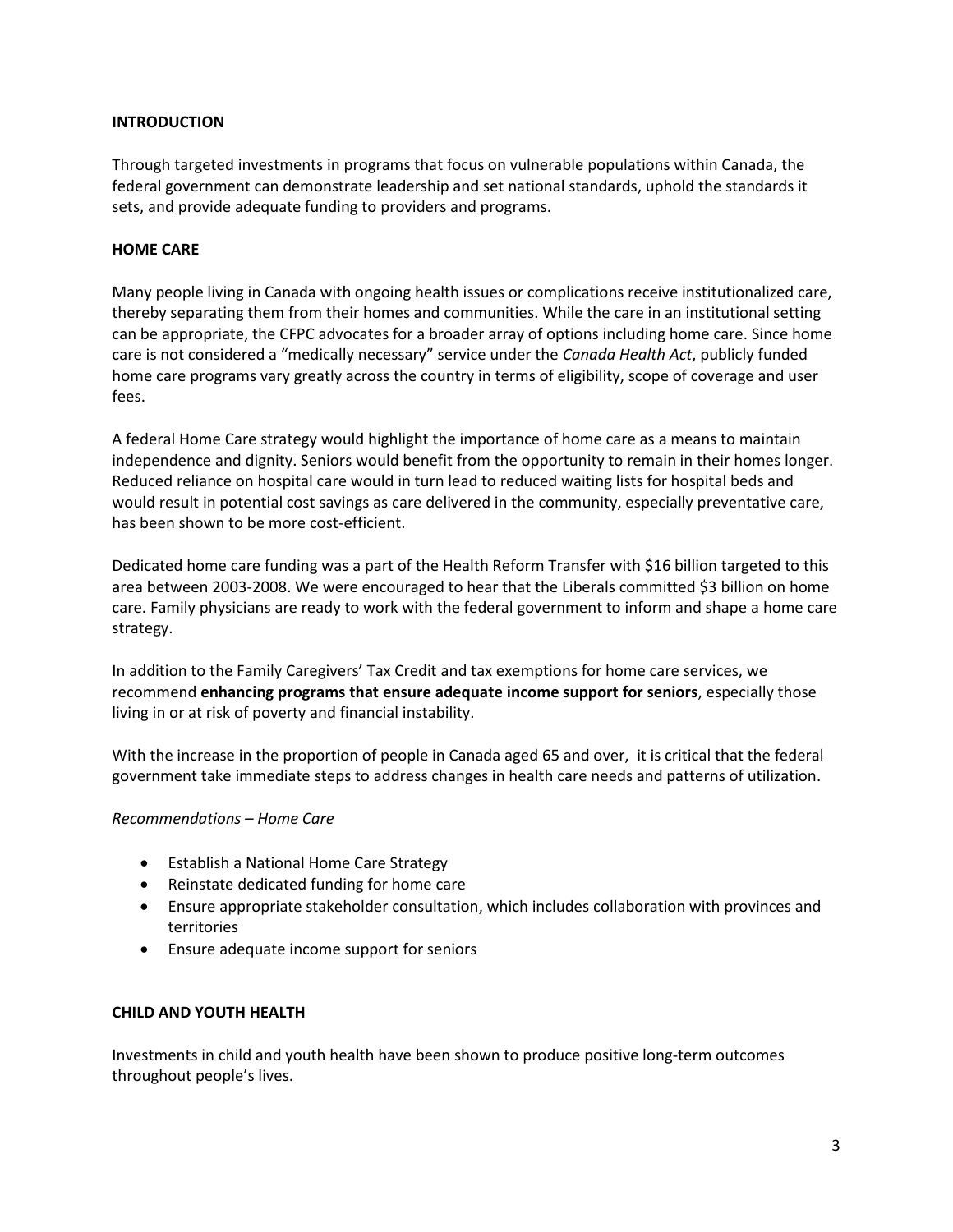Unfortunately, Canada lags on a number of measures relative to other Organisation for Economic Cooperation and Development (OECD) nations. For example, out of 30 OECD countries, Canada ranks 22<sup>nd</sup> in overall child health and safety and 27<sup>th</sup> in child obesity. Federal investment in early childhood development and the percentage of children in regulated spaces is particularly lamentable and Canada ranks near the very bottom.

Our members, through their family practices, witness firsthand how the social determinants of health impact children and youth. Early childhood development studies find that quality of life and the social environment during childhood have significant impacts on both social and physiological development of children. Social determinants of health, especially poverty, play a significant role in forming these environments and must be addressed.

The CFPC urges the federal government to establish **a National Child Strategy** that will support provinces and territories through setting national standards. The strategy:

- Creates a robust mechanism for collection of data on the health of children and youth, including such important areas as early childhood development and mental health
- Sets standards based on the data collected
- Provides appropriate leadership and support to ensure care providers across the country are equipped to meet the goals set

Current lack of standardization leads to a patchwork approach with great discrepancies between provinces and territories with respect to service availability.

Children living in poverty are at high risk for poor health outcomes. We encourage the government to **support the [Campaign 2000](http://www.campaign2000.ca/) drive to eliminate all child poverty by 2020**. The eradication of child poverty was supported unanimously in the House of Commons in 1989 and the CFPC asks that this issue be revisited with the same level of support.

The high cost of child care is a barrier for many Canadian families. We urge the government to **renew the 2006 federal/provincial/territorial commitment on child care** that was supported and signed by all First Ministers.

We must address the complexity which is so often a part of the reality of youth with mental health issues. Well-functioning teams that include an ongoing relationship of the youth with their family physician is an important element of the solution. Targeted investment into programs that make mental health services more universally accessible will have a positive impact in this important area.

To address childhood obesity, we commend the Liberals for campaigning on a **ban on advertising unhealthy foods to children.**

#### *Recommendations – Child and Youth Health*

- Establish a National Child Strategy
- Eliminate child poverty by 2020
- Renew the 2006 agreement on child care
- Invest in making mental health care accessible to all children and youth in Canada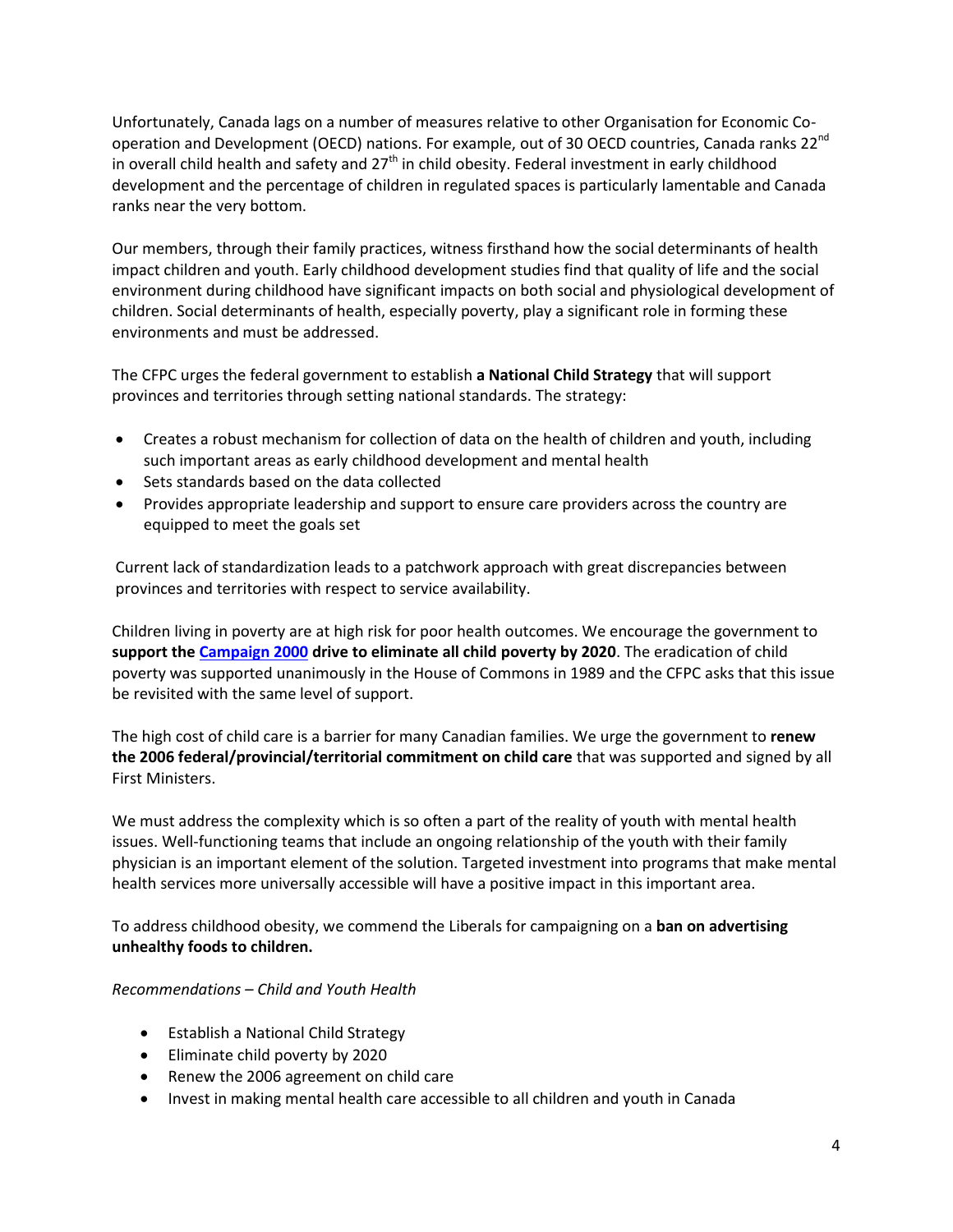• Ban advertising of unhealthy foods to children

## **PATIENT'S MEDICAL HOME**

The sustainability of Canada's health care system depends on ensuring a strong foundation of primary care and family practice. Access issues, the lack of institutional and community support for patients with chronic health conditions, and changing demographics can lead to inefficiencies and be costly. To address the issues of health care at the core of health care delivery, systems for family physicians and patients must be strengthened.

International research provides evidence of the correlation of access to effective family practices with better population health outcomes.<sup>1</sup> A strong and high-performing primary healthcare system with an essential role played by family physicians has the potential to deliver better health care for the population as a whole and specific groups such as those with chronic diseases.<sup>ii,iii</sup>

The Patient's Medical Home (PMH) is the CFPC's solution to improving care for all in Canada. The vision is that every person in Canada will have access to a family practice/primary care setting that serves as their medical home, a central hub that connects them to all other parts of the health care system as required. The PMH puts the focus on patients – enhanced access to care, participation in one's care, better prevention and wellness, better health outcomes.

Through federal government support, every family practice can become a PMH, offering compassionate, comprehensive, coordinated, and continuing care to patients through a family physician working with health care teams. Teams may involve physically or virtually linked nurses, other specialists, and other health care providers depending on the needs of the patient community. The PMH is where patients can present and discuss their personal and family health concerns and receive a full spectrum of care. Relationships between patients and family physicians and other health care workers are developed and strengthened over time, enabling the best possible health outcomes for each person, the practice population, and the community being served. The focus on preventative care allows for an upstream approach that focuses on maintaining health rather than treating disease.

The PMH reflects and responds to the changing needs of populations in Canada. It also reinforces the physician–patient relationship and the importance of the [Four Principles of Family Medicine.](http://www.cfpc.ca/Principles/) Further, through a PMH, child and youth health can be enhanced and home care services can be linked to and coordinated with a PMH.

The PMH in particular and primary care in general would see the following through robust federal government support:

- *Timely Access*: reduces waits in family practice by better use of teams and [same-day scheduling](http://www.cfpc.ca/uploadedFiles/Health_Policy/_PDFs/2012_Final_Best_Advice_Enhancing_Timely_Access.pdf)
- *Health Promotion*: focusing on wellness and chronic disease management
- *Value for money*: patients with own family physician as a regular care provider have lower rates of hospitalization and better health outcomes "
- *Sustainability*: better allocation of resources and funding, recognizing usage patterns such as a need for greater supports for home care
- *Efficiency*: investing in Canadians' health and improving access, for example in the early years of life, reduces strain on other parts of the health care system